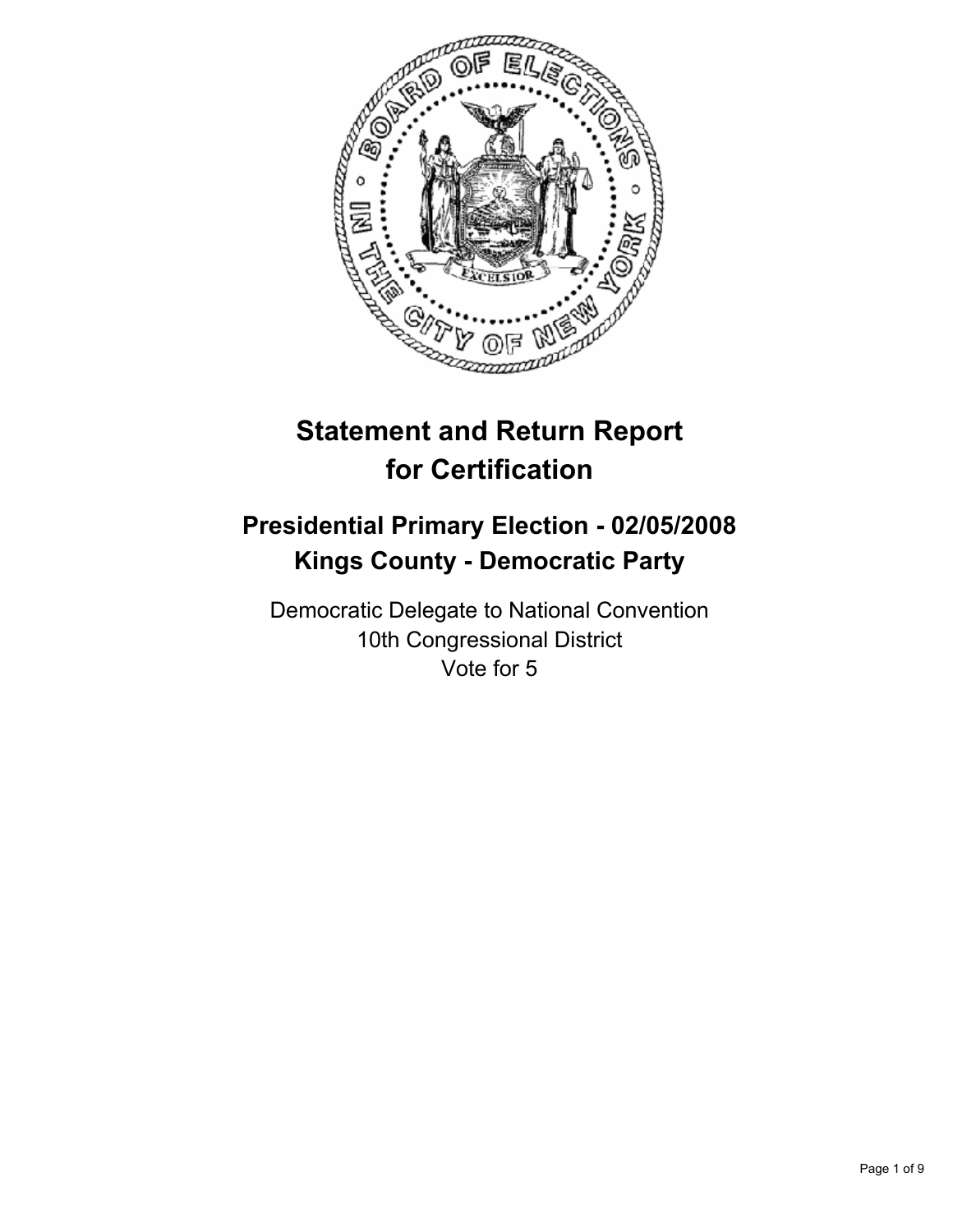

| <b>Assembly District 40</b>                         |        |
|-----------------------------------------------------|--------|
| <b>EMERGENCY</b>                                    | 92     |
| ABSENTEE/MILITARY                                   | 121    |
| <b>FEDERAL</b>                                      | 8      |
| <b>AFFIDAVIT</b>                                    | 317    |
| ANNETTE M ROBINSON (F) - PLEDGED TO SUPPORT CLINTON | 4,482  |
| DARRYL TOWNS (M) - PLEDGED TO SUPPORT CLINTON       | 4,941  |
| KAMARIA BOYLAND (F) - PLEDGED TO SUPPORT CLINTON    | 4,283  |
| DAVID NIEDERMAN (M) - PLEDGED TO SUPPORT CLINTON    | 3,947  |
| JUDITH RODRIGUEZ (F) - PLEDGED TO SUPPORT CLINTON   | 4,234  |
| DIANE HARRIS (F) - PLEDGED TO SUPPORT OBAMA         | 5,888  |
| ALBERT VANN (M) - PLEDGED TO SUPPORT OBAMA          | 5,644  |
| OLANIKE ALABI (F) - PLEDGED TO SUPPORT OBAMA        | 5,641  |
| JOHN SAMPSON (M) - PLEDGED TO SUPPORT OBAMA         | 6,125  |
| EMILY M GALINDO (F) - PLEDGED TO SUPPORT OBAMA      | 5,348  |
| <b>Total Votes</b>                                  | 50,533 |
| <b>Assembly District 41</b>                         |        |
| <b>EMERGENCY</b>                                    | 98     |
| ABSENTEE/MILITARY                                   | 83     |
| <b>FEDERAL</b>                                      | 16     |
| <b>AFFIDAVIT</b>                                    | 161    |
| ANNETTE M ROBINSON (F) - PLEDGED TO SUPPORT CLINTON | 2,584  |
| DARRYL TOWNS (M) - PLEDGED TO SUPPORT CLINTON       | 2,641  |
| KAMARIA BOYLAND (F) - PLEDGED TO SUPPORT CLINTON    | 2,416  |
| DAVID NIEDERMAN (M) - PLEDGED TO SUPPORT CLINTON    | 2,397  |
| JUDITH RODRIGUEZ (F) - PLEDGED TO SUPPORT CLINTON   | 2,353  |
| DIANE HARRIS (F) - PLEDGED TO SUPPORT OBAMA         | 2,781  |
| ALBERT VANN (M) - PLEDGED TO SUPPORT OBAMA          | 2,785  |
| OLANIKE ALABI (F) - PLEDGED TO SUPPORT OBAMA        | 2,798  |
| JOHN SAMPSON (M) - PLEDGED TO SUPPORT OBAMA         | 2,949  |
|                                                     |        |
| EMILY M GALINDO (F) - PLEDGED TO SUPPORT OBAMA      | 2,624  |
| <b>Total Votes</b>                                  | 26,328 |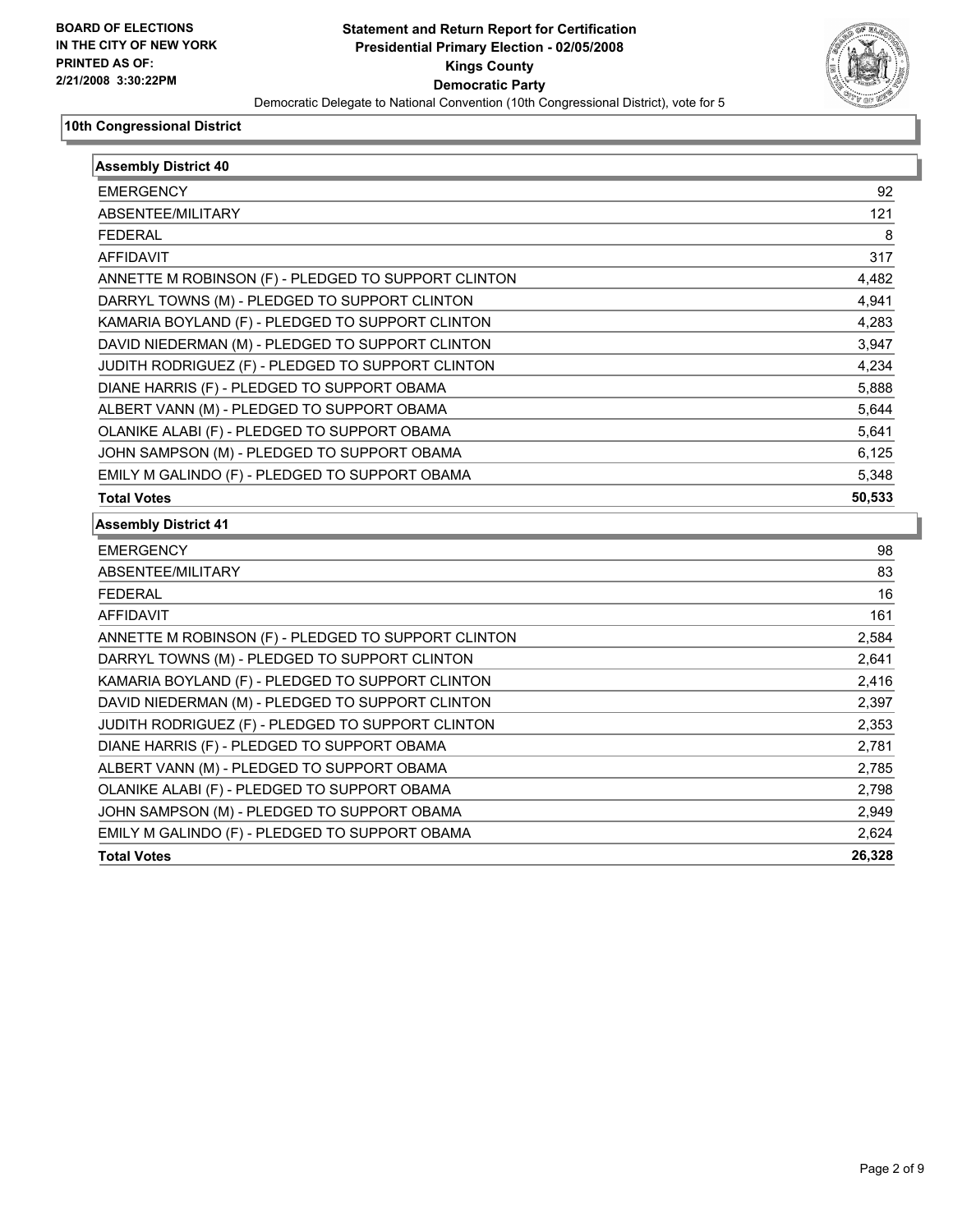

| <b>Assembly District 42</b>                         |                |
|-----------------------------------------------------|----------------|
| <b>EMERGENCY</b>                                    | 31             |
| ABSENTEE/MILITARY                                   | 21             |
| <b>FEDERAL</b>                                      | 6              |
| <b>AFFIDAVIT</b>                                    | 16             |
| ANNETTE M ROBINSON (F) - PLEDGED TO SUPPORT CLINTON | 465            |
| DARRYL TOWNS (M) - PLEDGED TO SUPPORT CLINTON       | 466            |
| KAMARIA BOYLAND (F) - PLEDGED TO SUPPORT CLINTON    | 440            |
| DAVID NIEDERMAN (M) - PLEDGED TO SUPPORT CLINTON    | 488            |
| JUDITH RODRIGUEZ (F) - PLEDGED TO SUPPORT CLINTON   | 444            |
| DIANE HARRIS (F) - PLEDGED TO SUPPORT OBAMA         | 275            |
| ALBERT VANN (M) - PLEDGED TO SUPPORT OBAMA          | 272            |
| OLANIKE ALABI (F) - PLEDGED TO SUPPORT OBAMA        | 262            |
| JOHN SAMPSON (M) - PLEDGED TO SUPPORT OBAMA         | 289            |
| EMILY M GALINDO (F) - PLEDGED TO SUPPORT OBAMA      | 263            |
| <b>Total Votes</b>                                  | 3,664          |
| <b>Assembly District 43</b>                         |                |
| <b>EMERGENCY</b>                                    | 0              |
| ABSENTEE/MILITARY                                   | 1              |
| <b>FEDERAL</b>                                      | 0              |
| <b>AFFIDAVIT</b>                                    | $\overline{2}$ |
| ANNETTE M ROBINSON (F) - PLEDGED TO SUPPORT CLINTON | 50             |
| DARRYL TOWNS (M) - PLEDGED TO SUPPORT CLINTON       | 42             |
| KAMARIA BOYLAND (F) - PLEDGED TO SUPPORT CLINTON    | 33             |
| DAVID NIEDERMAN (M) - PLEDGED TO SUPPORT CLINTON    | 28             |
| JUDITH RODRIGUEZ (F) - PLEDGED TO SUPPORT CLINTON   | 31             |
| DIANE HARRIS (F) - PLEDGED TO SUPPORT OBAMA         | 68             |
| ALBERT VANN (M) - PLEDGED TO SUPPORT OBAMA          | 72             |
| OLANIKE ALABI (F) - PLEDGED TO SUPPORT OBAMA        | 63             |
| JOHN SAMPSON (M) - PLEDGED TO SUPPORT OBAMA         | 66             |
| EMILY M GALINDO (F) - PLEDGED TO SUPPORT OBAMA      | 63             |
|                                                     |                |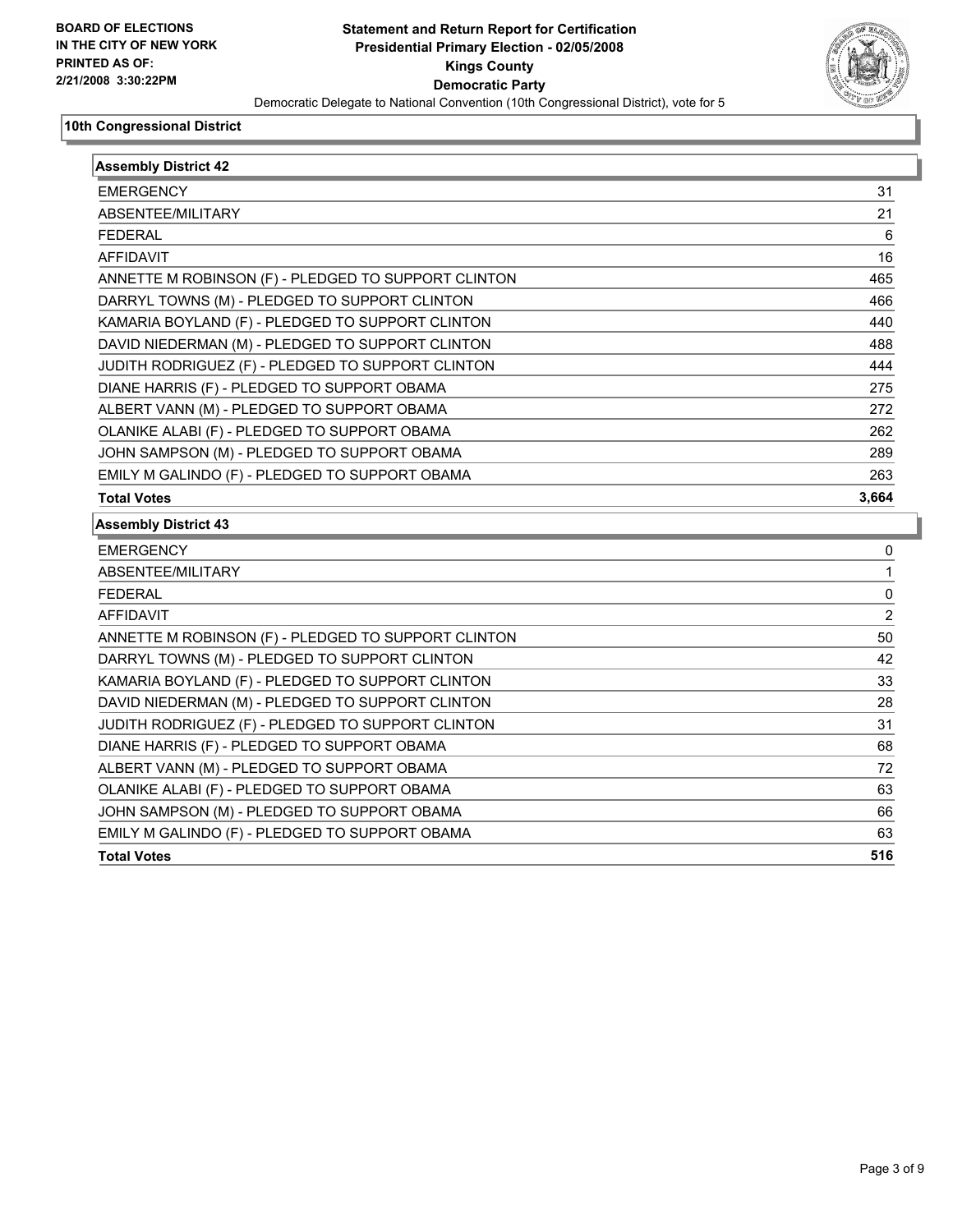

| <b>Assembly District 45</b>                         |        |
|-----------------------------------------------------|--------|
| <b>EMERGENCY</b>                                    | 0      |
| ABSENTEE/MILITARY                                   | 5      |
| <b>FEDERAL</b>                                      | 0      |
| <b>AFFIDAVIT</b>                                    | 0      |
| ANNETTE M ROBINSON (F) - PLEDGED TO SUPPORT CLINTON | 36     |
| DARRYL TOWNS (M) - PLEDGED TO SUPPORT CLINTON       | 37     |
| KAMARIA BOYLAND (F) - PLEDGED TO SUPPORT CLINTON    | 37     |
| DAVID NIEDERMAN (M) - PLEDGED TO SUPPORT CLINTON    | 39     |
| JUDITH RODRIGUEZ (F) - PLEDGED TO SUPPORT CLINTON   | 36     |
| DIANE HARRIS (F) - PLEDGED TO SUPPORT OBAMA         | 12     |
| ALBERT VANN (M) - PLEDGED TO SUPPORT OBAMA          | 11     |
| OLANIKE ALABI (F) - PLEDGED TO SUPPORT OBAMA        | 12     |
| JOHN SAMPSON (M) - PLEDGED TO SUPPORT OBAMA         | 12     |
| EMILY M GALINDO (F) - PLEDGED TO SUPPORT OBAMA      | 11     |
| <b>Total Votes</b>                                  | 243    |
| <b>Assembly District 50</b>                         |        |
| <b>EMERGENCY</b>                                    | 71     |
| ABSENTEE/MILITARY                                   | 106    |
| <b>FEDERAL</b>                                      | 12     |
| <b>AFFIDAVIT</b>                                    | 186    |
| ANNETTE M ROBINSON (F) - PLEDGED TO SUPPORT CLINTON | 3,207  |
| DARRYL TOWNS (M) - PLEDGED TO SUPPORT CLINTON       | 3,252  |
| KAMARIA BOYLAND (F) - PLEDGED TO SUPPORT CLINTON    | 3,128  |
| DAVID NIEDERMAN (M) - PLEDGED TO SUPPORT CLINTON    | 3,334  |
| JUDITH RODRIGUEZ (F) - PLEDGED TO SUPPORT CLINTON   | 3,183  |
| DIANE HARRIS (F) - PLEDGED TO SUPPORT OBAMA         | 2,124  |
| ALBERT VANN (M) - PLEDGED TO SUPPORT OBAMA          | 2,099  |
| OLANIKE ALABI (F) - PLEDGED TO SUPPORT OBAMA        | 2,094  |
| JOHN SAMPSON (M) - PLEDGED TO SUPPORT OBAMA         | 2,075  |
| EMILY M GALINDO (F) - PLEDGED TO SUPPORT OBAMA      | 2,040  |
| <b>Total Votes</b>                                  | 26,536 |
|                                                     |        |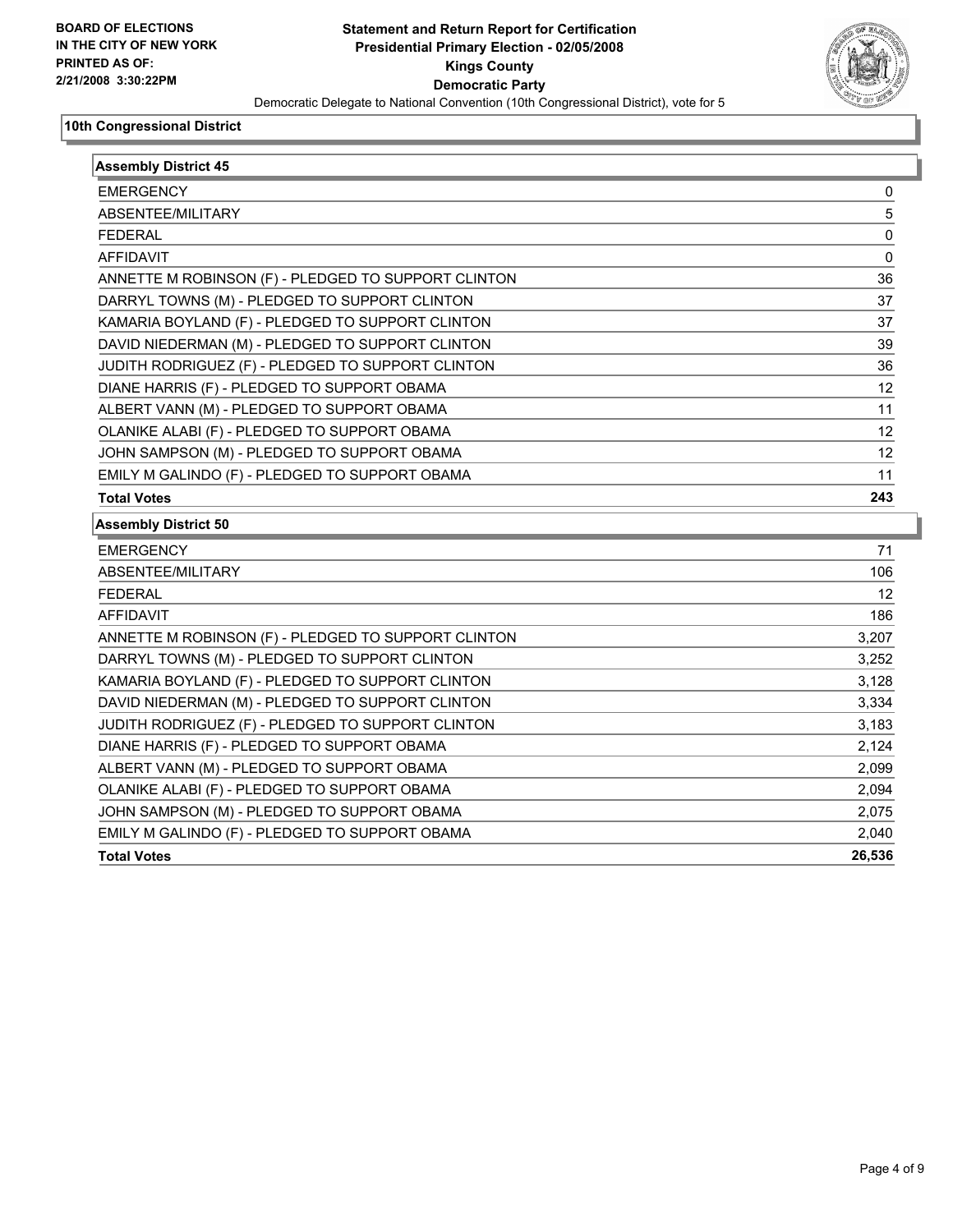

| <b>Assembly District 52</b>                         |        |
|-----------------------------------------------------|--------|
| <b>EMERGENCY</b>                                    | 28     |
| ABSENTEE/MILITARY                                   | 114    |
| <b>FEDERAL</b>                                      | 34     |
| <b>AFFIDAVIT</b>                                    | 139    |
| ANNETTE M ROBINSON (F) - PLEDGED TO SUPPORT CLINTON | 1,006  |
| DARRYL TOWNS (M) - PLEDGED TO SUPPORT CLINTON       | 970    |
| KAMARIA BOYLAND (F) - PLEDGED TO SUPPORT CLINTON    | 984    |
| DAVID NIEDERMAN (M) - PLEDGED TO SUPPORT CLINTON    | 955    |
| JUDITH RODRIGUEZ (F) - PLEDGED TO SUPPORT CLINTON   | 1,011  |
| DIANE HARRIS (F) - PLEDGED TO SUPPORT OBAMA         | 1,540  |
| ALBERT VANN (M) - PLEDGED TO SUPPORT OBAMA          | 1,518  |
| OLANIKE ALABI (F) - PLEDGED TO SUPPORT OBAMA        | 1,510  |
| JOHN SAMPSON (M) - PLEDGED TO SUPPORT OBAMA         | 1,479  |
| EMILY M GALINDO (F) - PLEDGED TO SUPPORT OBAMA      | 1,505  |
| <b>Total Votes</b>                                  | 12,478 |
| <b>Assembly District 53</b>                         |        |
| <b>EMERGENCY</b>                                    | 10     |
| ABSENTEE/MILITARY                                   | 23     |
| <b>FEDERAL</b>                                      | 0      |
| <b>AFFIDAVIT</b>                                    | 16     |
| ANNETTE M ROBINSON (F) - PLEDGED TO SUPPORT CLINTON | 470    |
| DARRYL TOWNS (M) - PLEDGED TO SUPPORT CLINTON       | 509    |
| KAMARIA BOYLAND (F) - PLEDGED TO SUPPORT CLINTON    | 442    |
| DAVID NIEDERMAN (M) - PLEDGED TO SUPPORT CLINTON    | 443    |
| JUDITH RODRIGUEZ (F) - PLEDGED TO SUPPORT CLINTON   | 423    |
| DIANE HARRIS (F) - PLEDGED TO SUPPORT OBAMA         | 304    |
| ALBERT VANN (M) - PLEDGED TO SUPPORT OBAMA          | 305    |
| OLANIKE ALABI (F) - PLEDGED TO SUPPORT OBAMA        | 265    |
| JOHN SAMPSON (M) - PLEDGED TO SUPPORT OBAMA         | 288    |
| EMILY M GALINDO (F) - PLEDGED TO SUPPORT OBAMA      | 239    |
| <b>Total Votes</b>                                  | 3,688  |
|                                                     |        |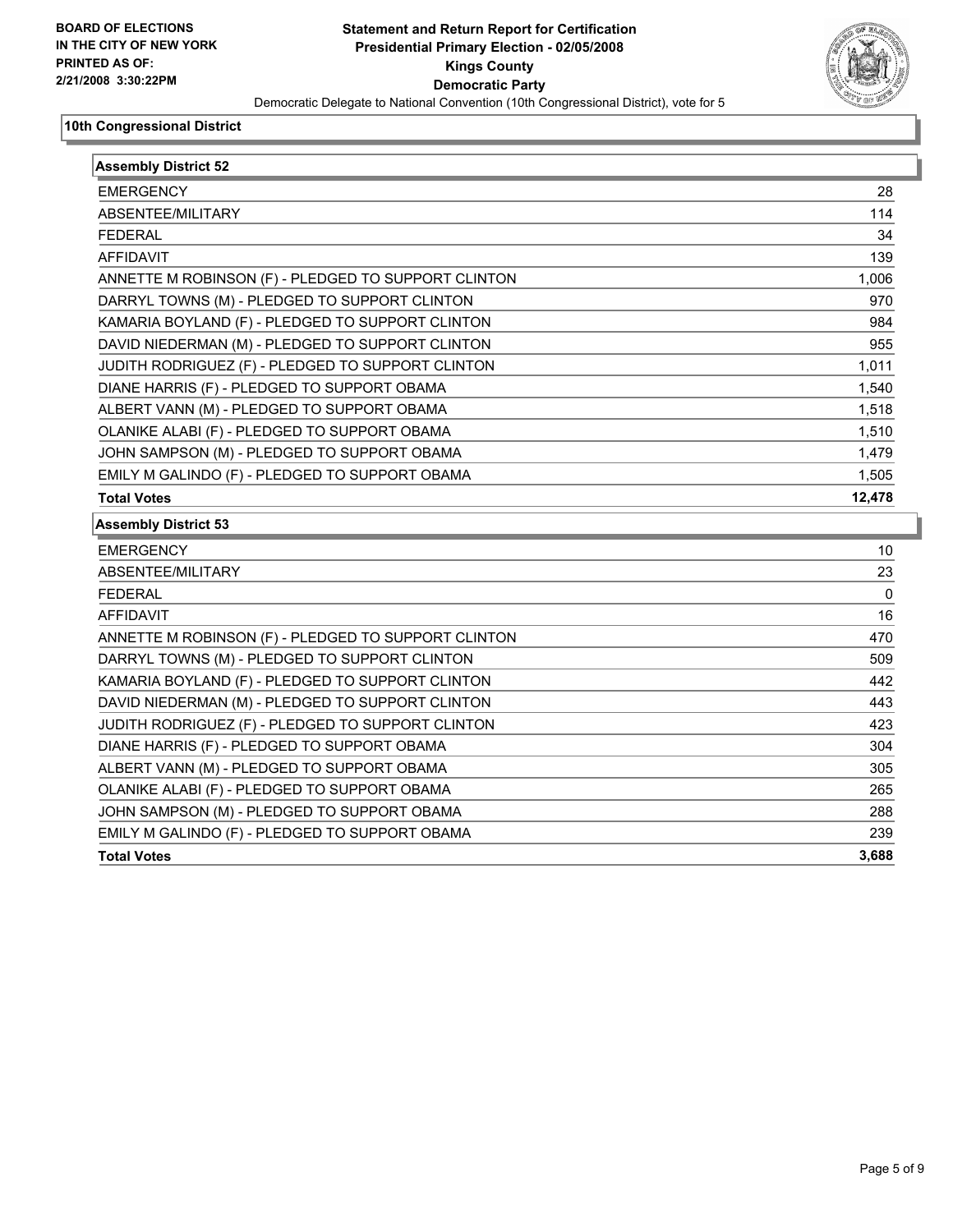

| <b>Assembly District 54</b>                         |        |
|-----------------------------------------------------|--------|
| <b>EMERGENCY</b>                                    | 62     |
| ABSENTEE/MILITARY                                   | 25     |
| <b>FEDERAL</b>                                      | 3      |
| <b>AFFIDAVIT</b>                                    | 130    |
| ANNETTE M ROBINSON (F) - PLEDGED TO SUPPORT CLINTON | 1,519  |
| DARRYL TOWNS (M) - PLEDGED TO SUPPORT CLINTON       | 1,703  |
| KAMARIA BOYLAND (F) - PLEDGED TO SUPPORT CLINTON    | 1,372  |
| DAVID NIEDERMAN (M) - PLEDGED TO SUPPORT CLINTON    | 1,360  |
| JUDITH RODRIGUEZ (F) - PLEDGED TO SUPPORT CLINTON   | 1,408  |
| DIANE HARRIS (F) - PLEDGED TO SUPPORT OBAMA         | 1,186  |
| ALBERT VANN (M) - PLEDGED TO SUPPORT OBAMA          | 1,215  |
| OLANIKE ALABI (F) - PLEDGED TO SUPPORT OBAMA        | 1,117  |
| JOHN SAMPSON (M) - PLEDGED TO SUPPORT OBAMA         | 1,168  |
| EMILY M GALINDO (F) - PLEDGED TO SUPPORT OBAMA      | 1,110  |
| <b>Total Votes</b>                                  | 13,158 |
| <b>Assembly District 55</b>                         |        |
| <b>EMERGENCY</b>                                    | 21     |
| ABSENTEE/MILITARY                                   | 62     |
| <b>FEDERAL</b>                                      |        |
| <b>AFFIDAVIT</b>                                    | 221    |
| ANNETTE M ROBINSON (F) - PLEDGED TO SUPPORT CLINTON | 2,362  |
| DARRYL TOWNS (M) - PLEDGED TO SUPPORT CLINTON       | 2,372  |
| KAMARIA BOYLAND (F) - PLEDGED TO SUPPORT CLINTON    | 2,264  |
| DAVID NIEDERMAN (M) - PLEDGED TO SUPPORT CLINTON    | 1,892  |
| JUDITH RODRIGUEZ (F) - PLEDGED TO SUPPORT CLINTON   | 1,936  |
| DIANE HARRIS (F) - PLEDGED TO SUPPORT OBAMA         | 2,845  |
| ALBERT VANN (M) - PLEDGED TO SUPPORT OBAMA          | 2,950  |
| OLANIKE ALABI (F) - PLEDGED TO SUPPORT OBAMA        | 2,732  |
| JOHN SAMPSON (M) - PLEDGED TO SUPPORT OBAMA         | 2,841  |
| EMILY M GALINDO (F) - PLEDGED TO SUPPORT OBAMA      | 2,589  |
| <b>Total Votes</b>                                  | 24,783 |
|                                                     |        |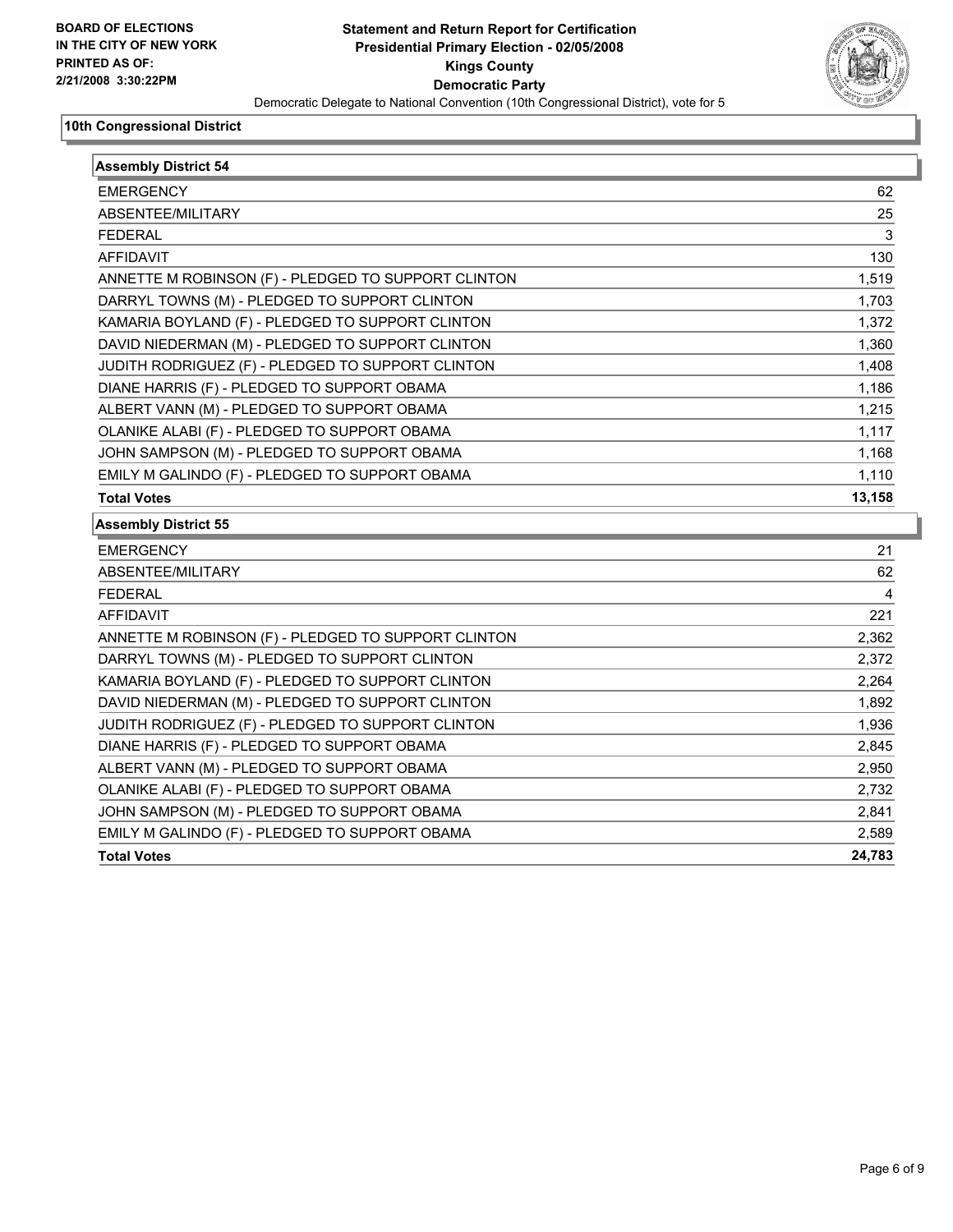

| <b>EMERGENCY</b><br>ABSENTEE/MILITARY<br><b>FEDERAL</b><br><b>AFFIDAVIT</b><br>ANNETTE M ROBINSON (F) - PLEDGED TO SUPPORT CLINTON<br>DARRYL TOWNS (M) - PLEDGED TO SUPPORT CLINTON<br>KAMARIA BOYLAND (F) - PLEDGED TO SUPPORT CLINTON<br>DAVID NIEDERMAN (M) - PLEDGED TO SUPPORT CLINTON<br>JUDITH RODRIGUEZ (F) - PLEDGED TO SUPPORT CLINTON<br>DIANE HARRIS (F) - PLEDGED TO SUPPORT OBAMA<br>ALBERT VANN (M) - PLEDGED TO SUPPORT OBAMA<br>OLANIKE ALABI (F) - PLEDGED TO SUPPORT OBAMA<br>JOHN SAMPSON (M) - PLEDGED TO SUPPORT OBAMA<br>EMILY M GALINDO (F) - PLEDGED TO SUPPORT OBAMA<br><b>Total Votes</b><br><b>EMERGENCY</b><br>ABSENTEE/MILITARY<br><b>FEDERAL</b><br><b>AFFIDAVIT</b><br>ANNETTE M ROBINSON (F) - PLEDGED TO SUPPORT CLINTON<br>DARRYL TOWNS (M) - PLEDGED TO SUPPORT CLINTON<br>KAMARIA BOYLAND (F) - PLEDGED TO SUPPORT CLINTON<br>DAVID NIEDERMAN (M) - PLEDGED TO SUPPORT CLINTON<br>JUDITH RODRIGUEZ (F) - PLEDGED TO SUPPORT CLINTON<br>DIANE HARRIS (F) - PLEDGED TO SUPPORT OBAMA<br>ALBERT VANN (M) - PLEDGED TO SUPPORT OBAMA<br>OLANIKE ALABI (F) - PLEDGED TO SUPPORT OBAMA<br>JOHN SAMPSON (M) - PLEDGED TO SUPPORT OBAMA<br>EMILY M GALINDO (F) - PLEDGED TO SUPPORT OBAMA<br>40,942<br><b>Total Votes</b> | <b>Assembly District 56</b> |                |
|--------------------------------------------------------------------------------------------------------------------------------------------------------------------------------------------------------------------------------------------------------------------------------------------------------------------------------------------------------------------------------------------------------------------------------------------------------------------------------------------------------------------------------------------------------------------------------------------------------------------------------------------------------------------------------------------------------------------------------------------------------------------------------------------------------------------------------------------------------------------------------------------------------------------------------------------------------------------------------------------------------------------------------------------------------------------------------------------------------------------------------------------------------------------------------------------------------------------------------------------------------|-----------------------------|----------------|
|                                                                                                                                                                                                                                                                                                                                                                                                                                                                                                                                                                                                                                                                                                                                                                                                                                                                                                                                                                                                                                                                                                                                                                                                                                                        |                             | 201            |
|                                                                                                                                                                                                                                                                                                                                                                                                                                                                                                                                                                                                                                                                                                                                                                                                                                                                                                                                                                                                                                                                                                                                                                                                                                                        |                             | 145            |
|                                                                                                                                                                                                                                                                                                                                                                                                                                                                                                                                                                                                                                                                                                                                                                                                                                                                                                                                                                                                                                                                                                                                                                                                                                                        |                             | $\overline{7}$ |
|                                                                                                                                                                                                                                                                                                                                                                                                                                                                                                                                                                                                                                                                                                                                                                                                                                                                                                                                                                                                                                                                                                                                                                                                                                                        |                             | 485            |
|                                                                                                                                                                                                                                                                                                                                                                                                                                                                                                                                                                                                                                                                                                                                                                                                                                                                                                                                                                                                                                                                                                                                                                                                                                                        |                             | 4,217          |
|                                                                                                                                                                                                                                                                                                                                                                                                                                                                                                                                                                                                                                                                                                                                                                                                                                                                                                                                                                                                                                                                                                                                                                                                                                                        |                             | 3,462          |
|                                                                                                                                                                                                                                                                                                                                                                                                                                                                                                                                                                                                                                                                                                                                                                                                                                                                                                                                                                                                                                                                                                                                                                                                                                                        |                             | 3,215          |
|                                                                                                                                                                                                                                                                                                                                                                                                                                                                                                                                                                                                                                                                                                                                                                                                                                                                                                                                                                                                                                                                                                                                                                                                                                                        |                             | 2,744          |
|                                                                                                                                                                                                                                                                                                                                                                                                                                                                                                                                                                                                                                                                                                                                                                                                                                                                                                                                                                                                                                                                                                                                                                                                                                                        |                             | 2,941          |
|                                                                                                                                                                                                                                                                                                                                                                                                                                                                                                                                                                                                                                                                                                                                                                                                                                                                                                                                                                                                                                                                                                                                                                                                                                                        |                             | 5,809          |
|                                                                                                                                                                                                                                                                                                                                                                                                                                                                                                                                                                                                                                                                                                                                                                                                                                                                                                                                                                                                                                                                                                                                                                                                                                                        |                             | 6,421          |
|                                                                                                                                                                                                                                                                                                                                                                                                                                                                                                                                                                                                                                                                                                                                                                                                                                                                                                                                                                                                                                                                                                                                                                                                                                                        |                             | 5,666          |
|                                                                                                                                                                                                                                                                                                                                                                                                                                                                                                                                                                                                                                                                                                                                                                                                                                                                                                                                                                                                                                                                                                                                                                                                                                                        |                             | 5,956          |
|                                                                                                                                                                                                                                                                                                                                                                                                                                                                                                                                                                                                                                                                                                                                                                                                                                                                                                                                                                                                                                                                                                                                                                                                                                                        |                             | 5,401          |
|                                                                                                                                                                                                                                                                                                                                                                                                                                                                                                                                                                                                                                                                                                                                                                                                                                                                                                                                                                                                                                                                                                                                                                                                                                                        |                             | 45,832         |
|                                                                                                                                                                                                                                                                                                                                                                                                                                                                                                                                                                                                                                                                                                                                                                                                                                                                                                                                                                                                                                                                                                                                                                                                                                                        | <b>Assembly District 57</b> |                |
|                                                                                                                                                                                                                                                                                                                                                                                                                                                                                                                                                                                                                                                                                                                                                                                                                                                                                                                                                                                                                                                                                                                                                                                                                                                        |                             | 9              |
|                                                                                                                                                                                                                                                                                                                                                                                                                                                                                                                                                                                                                                                                                                                                                                                                                                                                                                                                                                                                                                                                                                                                                                                                                                                        |                             | 168            |
|                                                                                                                                                                                                                                                                                                                                                                                                                                                                                                                                                                                                                                                                                                                                                                                                                                                                                                                                                                                                                                                                                                                                                                                                                                                        |                             | 26             |
|                                                                                                                                                                                                                                                                                                                                                                                                                                                                                                                                                                                                                                                                                                                                                                                                                                                                                                                                                                                                                                                                                                                                                                                                                                                        |                             | 346            |
|                                                                                                                                                                                                                                                                                                                                                                                                                                                                                                                                                                                                                                                                                                                                                                                                                                                                                                                                                                                                                                                                                                                                                                                                                                                        |                             | 2,669          |
|                                                                                                                                                                                                                                                                                                                                                                                                                                                                                                                                                                                                                                                                                                                                                                                                                                                                                                                                                                                                                                                                                                                                                                                                                                                        |                             | 2,613          |
|                                                                                                                                                                                                                                                                                                                                                                                                                                                                                                                                                                                                                                                                                                                                                                                                                                                                                                                                                                                                                                                                                                                                                                                                                                                        |                             | 2,355          |
|                                                                                                                                                                                                                                                                                                                                                                                                                                                                                                                                                                                                                                                                                                                                                                                                                                                                                                                                                                                                                                                                                                                                                                                                                                                        |                             | 2,180          |
|                                                                                                                                                                                                                                                                                                                                                                                                                                                                                                                                                                                                                                                                                                                                                                                                                                                                                                                                                                                                                                                                                                                                                                                                                                                        |                             | 2,332          |
|                                                                                                                                                                                                                                                                                                                                                                                                                                                                                                                                                                                                                                                                                                                                                                                                                                                                                                                                                                                                                                                                                                                                                                                                                                                        |                             | 5,767          |
|                                                                                                                                                                                                                                                                                                                                                                                                                                                                                                                                                                                                                                                                                                                                                                                                                                                                                                                                                                                                                                                                                                                                                                                                                                                        |                             | 5,946          |
|                                                                                                                                                                                                                                                                                                                                                                                                                                                                                                                                                                                                                                                                                                                                                                                                                                                                                                                                                                                                                                                                                                                                                                                                                                                        |                             | 5,812          |
|                                                                                                                                                                                                                                                                                                                                                                                                                                                                                                                                                                                                                                                                                                                                                                                                                                                                                                                                                                                                                                                                                                                                                                                                                                                        |                             | 5,701          |
|                                                                                                                                                                                                                                                                                                                                                                                                                                                                                                                                                                                                                                                                                                                                                                                                                                                                                                                                                                                                                                                                                                                                                                                                                                                        |                             |                |
|                                                                                                                                                                                                                                                                                                                                                                                                                                                                                                                                                                                                                                                                                                                                                                                                                                                                                                                                                                                                                                                                                                                                                                                                                                                        |                             | 5,567          |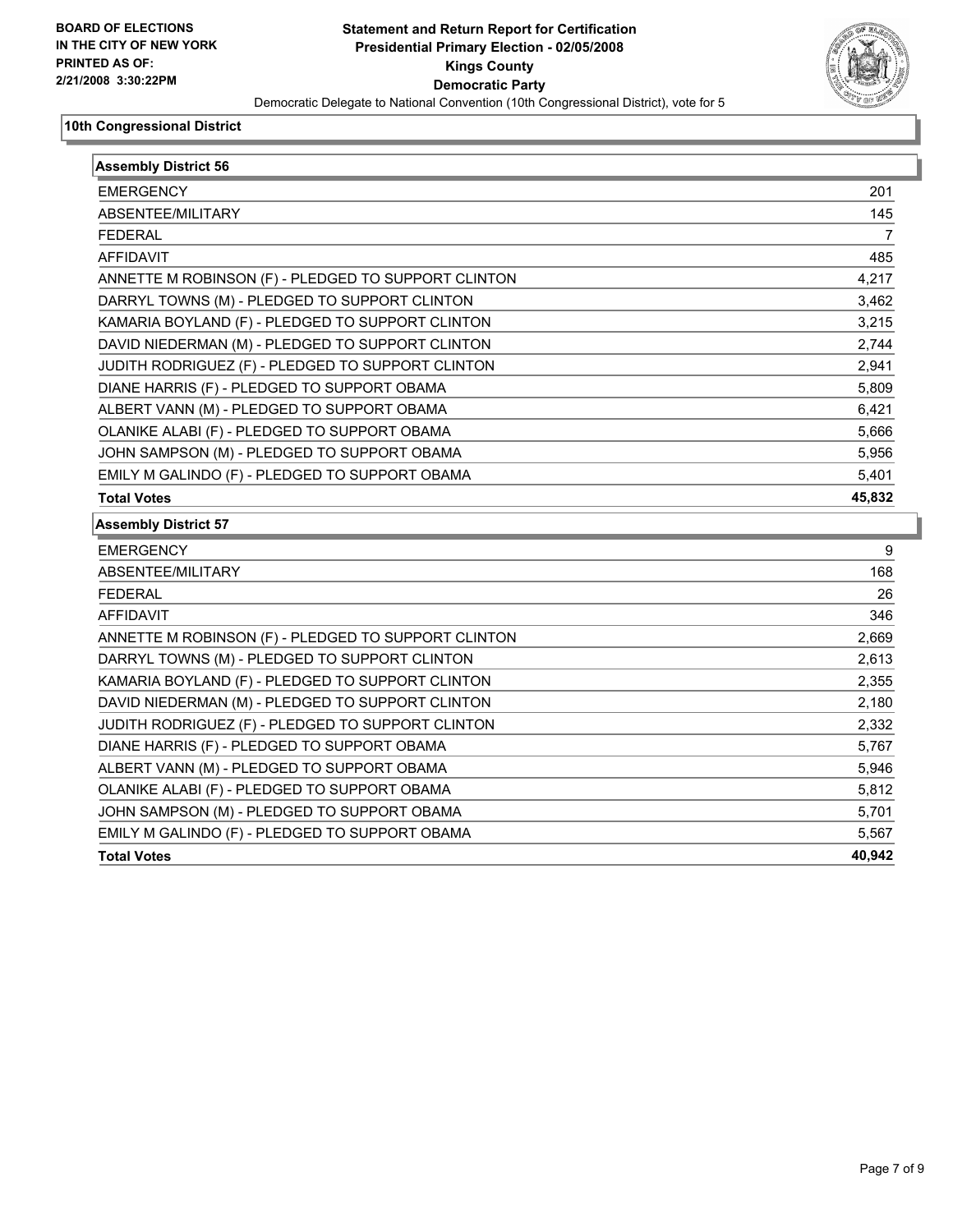

| <b>Assembly District 58</b>                         |        |
|-----------------------------------------------------|--------|
| <b>EMERGENCY</b>                                    | 83     |
| ABSENTEE/MILITARY                                   | 207    |
| <b>FEDERAL</b>                                      | 8      |
| <b>AFFIDAVIT</b>                                    | 152    |
| ANNETTE M ROBINSON (F) - PLEDGED TO SUPPORT CLINTON | 2,133  |
| DARRYL TOWNS (M) - PLEDGED TO SUPPORT CLINTON       | 2,253  |
| KAMARIA BOYLAND (F) - PLEDGED TO SUPPORT CLINTON    | 2,082  |
| DAVID NIEDERMAN (M) - PLEDGED TO SUPPORT CLINTON    | 1,860  |
| JUDITH RODRIGUEZ (F) - PLEDGED TO SUPPORT CLINTON   | 1,890  |
| DIANE HARRIS (F) - PLEDGED TO SUPPORT OBAMA         | 2,673  |
| ALBERT VANN (M) - PLEDGED TO SUPPORT OBAMA          | 2,722  |
| OLANIKE ALABI (F) - PLEDGED TO SUPPORT OBAMA        | 2,742  |
| JOHN SAMPSON (M) - PLEDGED TO SUPPORT OBAMA         | 3,034  |
| EMILY M GALINDO (F) - PLEDGED TO SUPPORT OBAMA      | 2,508  |
| <b>Total Votes</b>                                  | 23,897 |
| <b>Assembly District 59</b>                         |        |
| <b>EMERGENCY</b>                                    | 159    |
| ABSENTEE/MILITARY                                   | 85     |
| <b>FEDERAL</b>                                      | 8      |
| <b>AFFIDAVIT</b>                                    | 270    |
| ANNETTE M ROBINSON (F) - PLEDGED TO SUPPORT CLINTON | 3,200  |
| DARRYL TOWNS (M) - PLEDGED TO SUPPORT CLINTON       | 3,242  |
| KAMARIA BOYLAND (F) - PLEDGED TO SUPPORT CLINTON    | 3,071  |
| DAVID NIEDERMAN (M) - PLEDGED TO SUPPORT CLINTON    | 2,976  |
| JUDITH RODRIGUEZ (F) - PLEDGED TO SUPPORT CLINTON   | 3,010  |
| DIANE HARRIS (F) - PLEDGED TO SUPPORT OBAMA         | 3,341  |
| ALBERT VANN (M) - PLEDGED TO SUPPORT OBAMA          | 3,278  |
| OLANIKE ALABI (F) - PLEDGED TO SUPPORT OBAMA        | 3,342  |
| JOHN SAMPSON (M) - PLEDGED TO SUPPORT OBAMA         | 3,656  |
| EMILY M GALINDO (F) - PLEDGED TO SUPPORT OBAMA      | 3,220  |
| <b>Total Votes</b>                                  | 32,336 |
|                                                     |        |